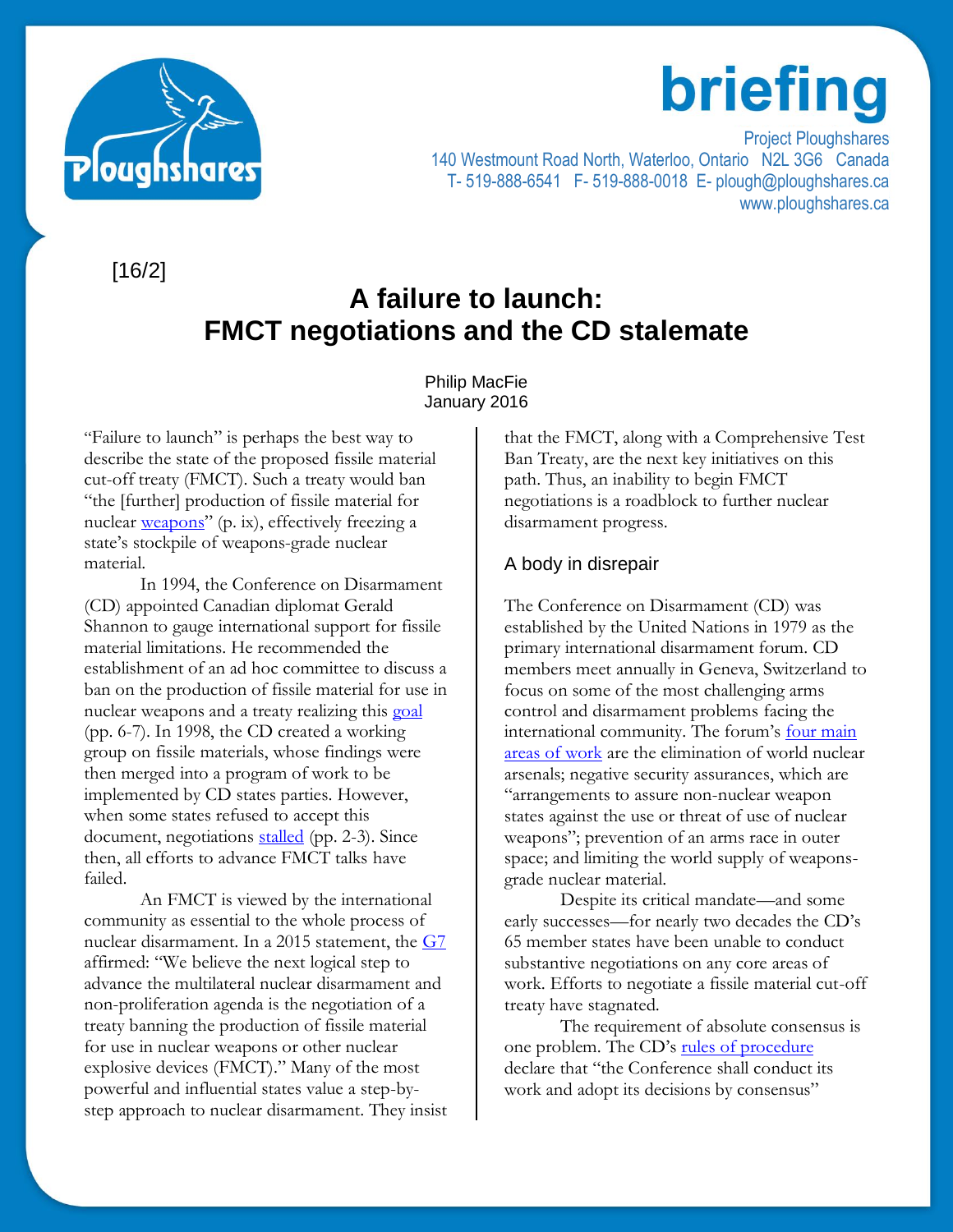(#18). The rule has been interpreted to mean that complete unanimity is needed to reach agreement on any issue under consideration. Any state can effectively veto any decision by voting no.

Since 2009, Pakistan has continually and deliberately disagreed with CD initiatives that have anything to do with the FMCT. In so doing, the state has stifled any discussion on the subject. The CD, due in large part to this opposition, cannot even agree on a program of work.

Pakistan has long argued that any such treaty would result in a permanent advantage for those states with larger stockpiles of fissile materials over those with smaller ones. It is particularly concerned about India's nuclear arsenal. In October 2008, the United States lifted controls that prevented the sale of nuclear material, equipment, and technology to India. The two countries then persuaded the 40-country Nuclear Suppliers Group (NSG) to do the same. [Zia Mian and A.H. Nayyar](https://www.armscontrol.org/act/2010_04/Mian) point out that these agreements permitted India to import fissile material for peaceful uses, freeing up domestically produced fissile material for use in nuclear weapons. India thus has an advantage over nuclear rival Pakistan, which has no such agreements.

This imbalance influences Pakistan's position on the FMCT. [Zamir Akram,](http://www.armscontrol.org/act/2011_12/Interview_With_Pakistani_Ambassador_to_the_CD_Zamir_Akram) Pakistani ambassador to the CD explains, "In the time that we can, we need to enhance our own capabilities so that we have sufficient fissile material for what we would then feel is a credible second-strike capability, or credible deterrence capability. So that's one reason—that if we were to conclude such an agreement, that would deny us the possibility of ensuring that there is no gap between us and India."

Talks and a treaty agreement are two different things. Allowing the program of work to be adopted and negotiations to begin is not the same as a commitment to accept an FMCT. In theory, Pakistan could consent to exploratory negotiations on the FMCT without agreeing to a treaty. In fact, a discussion on an FMCT might give Pakistan an opportunity to express its concerns.

But Akram argues that "we are concerned that the negotiations that are being envisaged right now will be concluded in a way that the major powers want." Pakistan considers the FMCT an outgrowth of foreign policies that favour India's nuclear program. Thus, the last thing Pakistan wants to do is to enter into talks on an agreement that is seemingly stacked against it.

## Canadian-led innovation and international frustration

Paul [Meyer,](https://www.opencanada.org/features/a-nuclear-agreement-in-need-of-canadian-leadership) a former Canadian Ambassador to the CD, recounts that Canadian officials were faced with a challenge: "how to advance the goal of an FMCT in some practical manner while retaining maximum support for declaratory policy in favour of a treaty." Canada searched for a means of furthering the FMCT that promoted consensus while still permitting negotiation of a binding treaty.

In December 2012, Canada sponsored United Nations General Assembly resolution [67/53,](http://www.un.org/en/ga/67/resolutions.shtml) voicing frustration over the lack of progress at the CD. The resolution importantly recommended that the UN Secretary-General establish a group of governmental experts from 25 states to "make recommendations on possible aspects that could contribute to but not negotiate a treaty banning the production of fissile material for nuclear weapons or other nuclear explosive devices." When this proposal was not immediately put into action, murmurs of frustration mounted. UN Secretary-General **Ban Ki-moon** even publically issued a statement: "It is essential to end this continued stalemate to avoid jeopardizing the credibility of the conference and the machinery of disarmament."

In September 2013, Canadian Minister of State (Foreign Affairs and Consular) Lynne [Yelich](http://www.canadainternational.gc.ca/prmny-mponu/canada_un-canada_onu/statements-declarations/peace-paix/2013-09-ND-Yelich.aspx?lang=eng) lamented, "The UN disarmament machinery remains stuck in the past, dysfunctional and unable to advance the multilateral norm-building process, let alone negotiate and agree to binding treaties." She added, "Despite the willingness of many states to take difficult decisions to reach consensus and return the CD to substantive work,